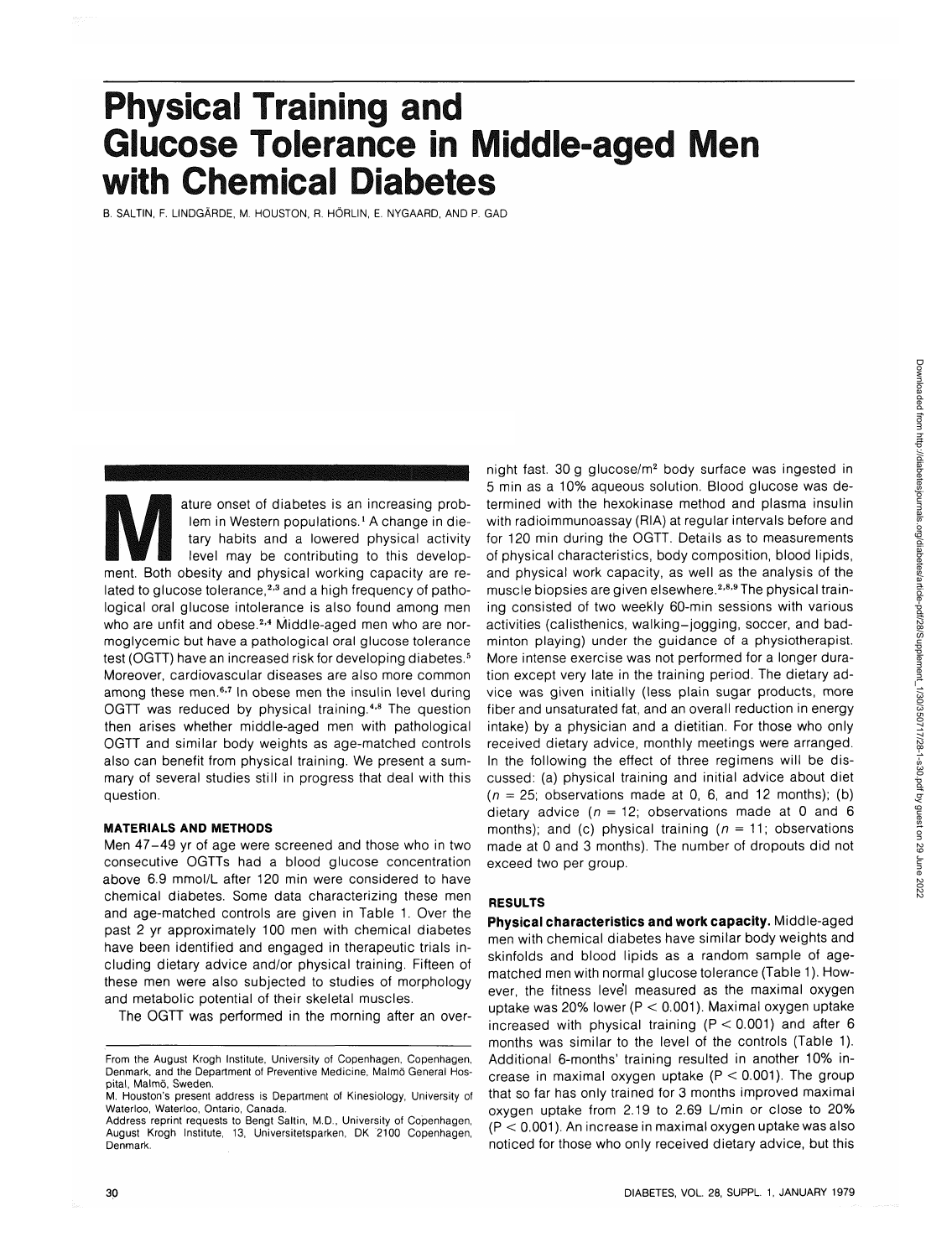#### B. SALTIN, F. UNDGARDE, M. HOUSTON, R. HORLIN, E. NYGAARD, AND P. GAD

change was insignificant as several men in this group had a similar or only slightly increased maximal oxygen uptake. For the two groups who were given dietary advice, body weight was reduced by about 4.5 kg ( $P < 0.05$ ; 6 months), whereas weight was essentially unchanged among the men who only trained.

**Glucose tolerance.** The OGTT improved for all three groups but was normalized only in the group with training and initial dietary advice (Figure 1).The insulin levels during the OGTT were reduced for the groups with dietary advice and physical training. For the group who only trained and had done so for 3 months, the reduction in plasma insulin concentration was insignificant.

**Muscle fiber distribution.** The relative occurrence of slowtwitch (ST) fibers in the gastrocnemius muscle was 67%, and of the fast-twitch (FT) fibers the a type (FTa) amounted to 13% and the b type (FTb) to 20%. No change in the percentage of the different fiber types was observed after training. The mean area of ST fibers was 4100  $\mu$ m<sup>2</sup>, the FTa 5100  $\mu$ m,<sup>2</sup> and the FTb 5550  $\mu$ m<sup>2</sup>. Training resulted in less than a 10% increase in mean areas of the different fiber types. None of the observed variables were significantly different from a control group of healthy men, although both the relative number of FTb fibers and their size were quite large in the men with chemical diabetes.

**Muscle capillaries.** The gastrocnemius muscle of men with chemical diabetes was well supplied with capillaries. An average of 362 capillaries/mm<sup>2</sup> or 1.6 capillaries/fiber was found. In healthy men both these variables are closely related to physical working capacity. With the low maximal oxygen uptake in the men with chemical diabetes, greater values for the capillary supply in relation to fitness level were observed when comparisons were made with healthy men ( $P < 0.001$ ). Other variables also used for expressing capillarization of muscle fiber indicate a larger than normal supply in the chemical diabetics. The number of capillaries per fiber type was from 4.1 to 4.5 for the three fiber types. Fiber type area supplied by one capillary ranged from 1000  $\mu$ m<sup>2</sup> to 1100  $\mu$ m<sup>2</sup>

## Some variables characterizing middle-aged men

TABLE 1

|                       | Controls         | Chemical<br>diabetes |
|-----------------------|------------------|----------------------|
| Number                | 115              | 25                   |
| Age (yr)              | 48               | 48                   |
| Weight (kg)           | $77.4 \pm 11.6$  | ± 10.9<br>80.5       |
| Skinfold              | 196 -<br>± 21.6  | ± 10.0<br>196        |
| TG (mmol/L)           | $1.82 \pm 0.8$   | $1.84 \pm 0.7$       |
| Cholesterol (mM/L)    | $5.9 \pm 0.9$    | $5.9 \pm 1.0$        |
| Maximum oxygen uptake |                  |                      |
| (L/min)               | 2.7<br>$\pm$ 0.7 | $2.2 \pm 0.5$        |
| Ml/kg/min             | $34.9 \pm 8.7$   | 27.6<br>$\pm$ 6.3    |
|                       |                  |                      |

Mean value  $\pm$  SD for some variables studied in random sample of 48-yr-old men living in a city and 25 normoglycemic men with a pathological OGTT. These 25 men all participated in group therapy consisting of physical training for 12 months and initial advice about diet.

A small number of heavily stained capillaries were observed in most subjects before and after training. No attempt was made to analyze this finding in any depth, as PASpositive material is no direct measure of the thickness of the basal membrane.

**Metabolic potential.** The activity of hexokinase (HK) was 0.42 mmol/kg/min, wet weight. The phosphorylase activity was 12.2 and the LDH activity 210 mmol/kg/min, wet weight. As a marker for mitochondrial enzymes, the activity of succinate dehydrogenase (SDH) was determined and found to average 4.9 mmol/kg/min, wet weight. This level as well as the one for HK were lower than found in muscles of healthy controls (Figure 2), whereas the glycolytic enzymes were similar to what was found for a control group. Training for 6 months resulted in an increase of 35 and 75% for HK and SDH, respectively  $(P < 0.001)$ . Phosphorylase was essentially unchanged and LDH slightly increased.

## **DISCUSSION**

The present data clearly demonstrate that middle-aged men with a pathological OGTT are unfit. They have a low physical